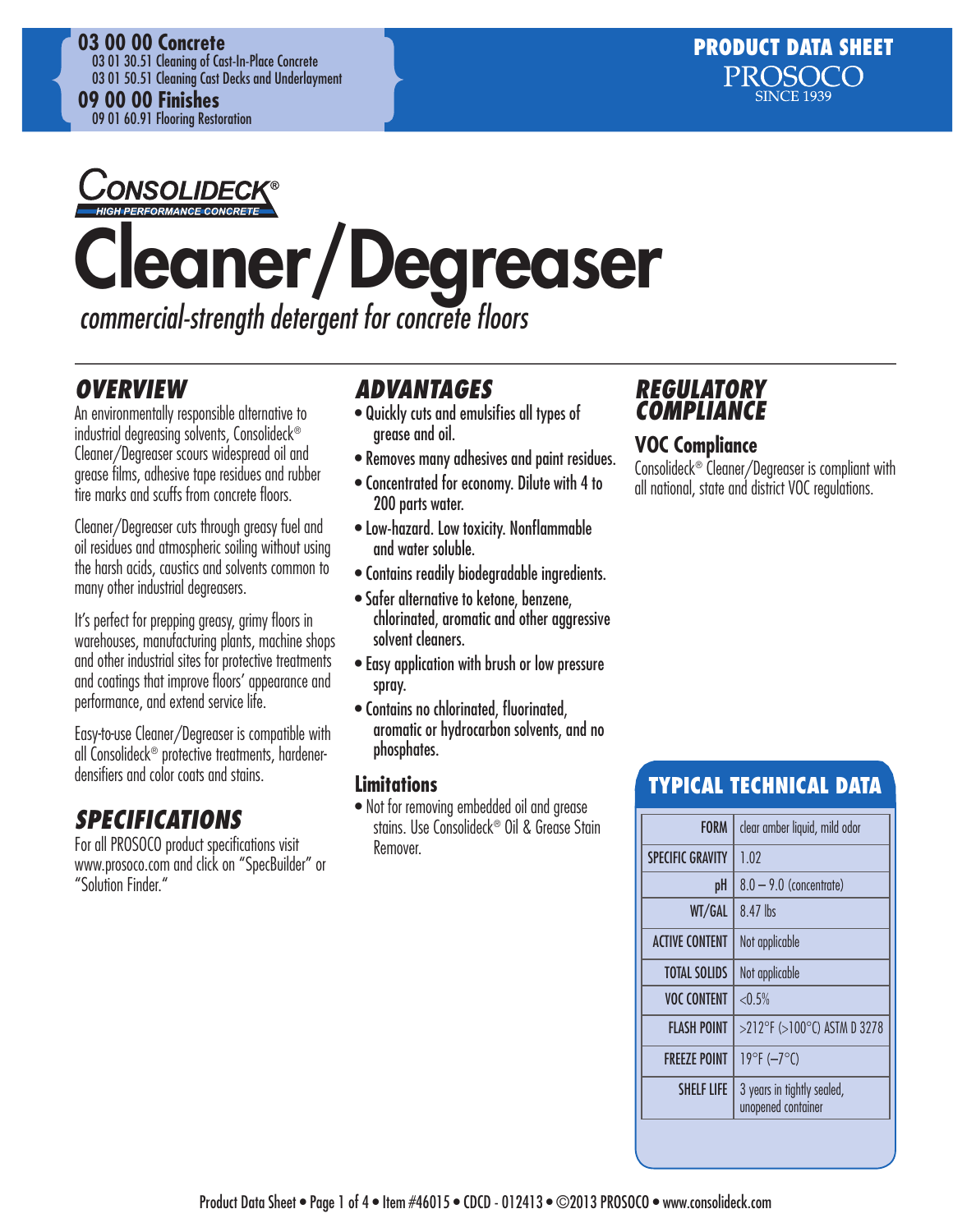

# Cleaner/Degreaser

#### PRODUCT DATA SHEET PROSOCO **SINCE 1939**

## *PREPARATION*

Protect people, vehicles, property, polished masonry and concrete and other surfaces not set for cleaning from product, residue, splash, fumes and wind drift. Avoid exposing building occupants to mists.

#### **Surface and Air Temperature**

Cleaning when temperatures are below freezing or will be overnight may harm concrete. Best air and surface temperatures for cleaning are 50°F (10°C) or above. If floors have been exposed to freezing temperatures before cleaning, let the concrete thaw.

#### **Equipment**

Apply diluted Cleaner/Degreaser with low-pressure spray, densely filled cleaning brush or mop. Cleaner/Degreaser can also be used in automatic scrubbing machines and pressure-washers.

Pressure-washing at 400–1000 psi with a water flow-rate of 6–8 gallons per minute is the best pressure/water combination for rinsing porous concrete. Use a 15–45° fan spray tip. Heated water (150–180°F; 65–82°C) may improve cleaning efficiency.

## **Storage and Handling**

Store in a cool, dry place with adequate ventilation. Always seal container after dispensing. Do not alter or mix with other chemicals. Published shelf life assumes upright storage of factory-sealed containers in a dry place. Maintain temperatures of 45–100°F (7–38°C). Do not double-stack pallets. Dispose of unused product in accordance with local, state and federal regulations.

## *APPLICATION*

Before use, read "Preparation" and "Safety Information."

ALWAYS TEST each type of surface and coating for suitability and results before overall application. Test using the following application instructions. Let test area dry thoroughly before inspection.

#### **Dilution**

Do not alter product except as specified. Cleaner/ Degreaser should be diluted with hot or cold water for all applications. Use soft water to improve performance at high dilution rates. Minimum recommended dilution is one part concentrate to four parts water.

Uses and recommended dilutions. Always test for highest possible dilution that gives effective results.

- Heavy oil & grease removal 1 part concentrate : 4 parts fresh water
- Light oil & grease films 1 part concentrate : up to 50 parts fresh water
- Adhesive tape residues 1 part concentrate : up to 19 parts fresh water
- Paint and sealer residues 1 part concentrate : up to 9 parts fresh water
- Daily maintenance cleaning 1 part concentrate : 100–200 parts fresh water
- In high pressure washers 1 part concentrate : minimum 50 parts fresh water
- In auto-scrubbers 1 part concentrate : minimum 50 parts fresh water

## ALWAYS TEST

ALWAYS TEST a small area of each surface to confirm suitability and desired results before starting overall application. Test with the same equipment, recommended surface preparation and application procedures planned for general application.

At dilutions lower than 1:4, Cleaner/Degreaser may dull painted concrete floors and polished finishes and create a detergent film.

Hot water (up to 140°F; 60°C) improves results on some applications and may allow further dilution.

#### **Application Instructions**

- 1. Remove loose debris and heavy buildups.
- 2. Apply diluted Cleaner/Degreaser liberally. If spraying, do not atomize.
- 3. Let solution dwell 1–3 minutes.
- 4. Reapply and scrub vigorously.
- 5. Water rinse thoroughly to remove all residues. Pressure rinsing improves cleaning efficiency.

## **Cleanup**

Clean tools and equipment with fresh water.

## **Biodegradability**

Contains CleanGredients® listed surfactants and solvents. Rinse water generated during this use of this product is expected to be readily biodegradable in typical environmental settings. Always follow local discharge regulations and best practices.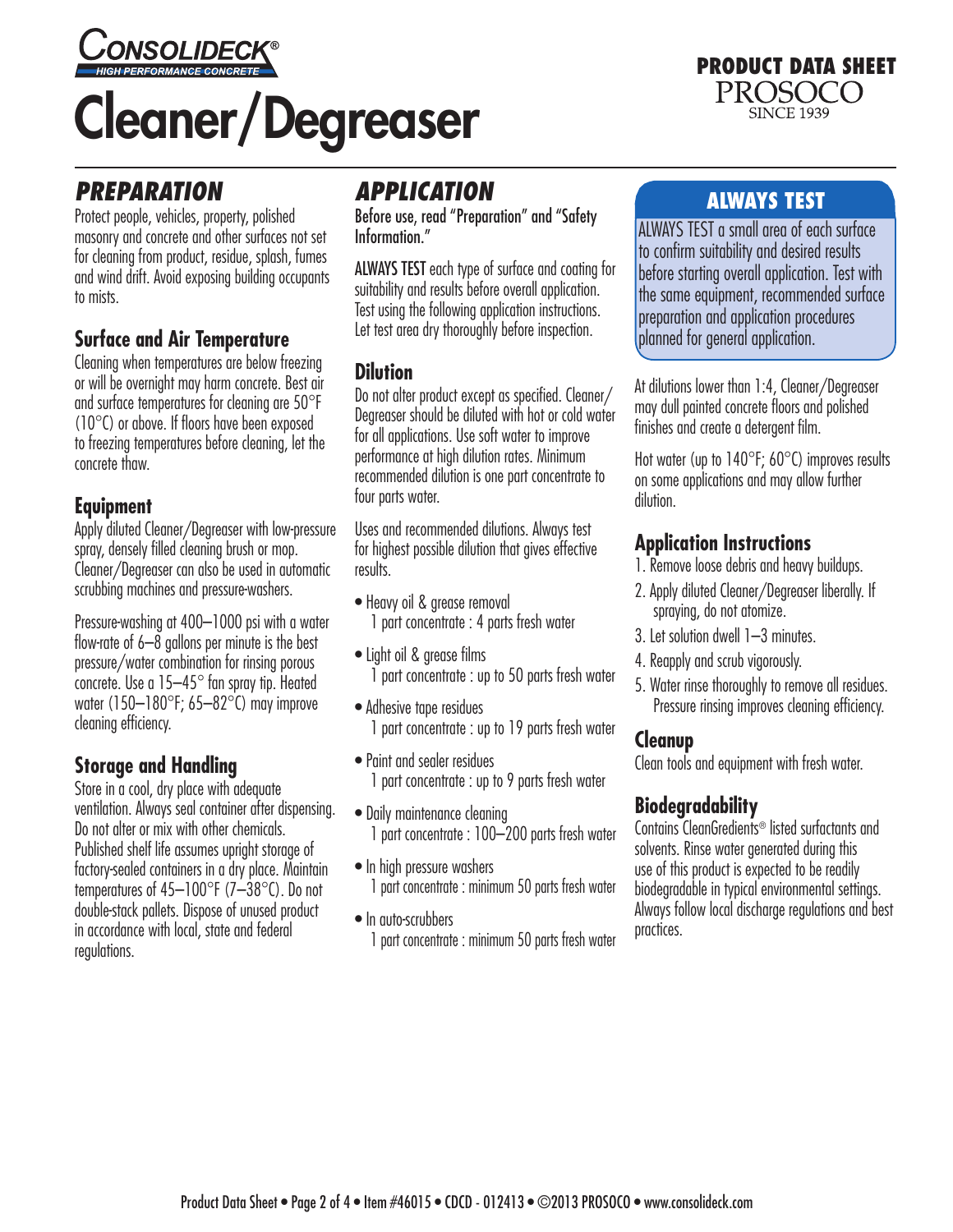

## *SAFETY INFORMATION*

Consolideck® Cleaner/Degreaser is a concentrated commercial cleaner. Use appropriate safety equipment and job site controls during application and handling. Read full label and MSDS for precautionary instructions before use.

#### **First Aid**

*Ingestion*: Contact a physician immediately.

*Eye Contact*: Rinse for 15 minutes; get medical attention.

*Skin Contact*: rinse for 15 minutes; seek medical assistance as needed.

24-Hour Emergency Information: INFOTRAC at 800-535-5053

## *WARRANTY*

The information and recommendations made are based on our own research and the research of others, and are believed to be accurate. However, no guarantee of their accuracy is made because we cannot cover every possible application of our products, nor anticipate every variation encountered in masonry surfaces, job conditions and methods used. The purchasers shall make their own tests to determine the suitability of such products for a particular purpose.

PROSOCO, Inc. warrants this product to be free from defects. Where permitted by law, PROSOCO makes no other warranties with

respect to this product, express or implied, including without limitation the implied warranties of merchantability or fitness for particular purpose. The purchaser shall be responsible to make his own tests to determine the suitability of this product for his particular purpose. PROSOCO's liability shall be limited in all events to supplying sufficient product to re-treat the specific areas to which defective product has been applied. Acceptance and use of this product absolves PROSOCO from any other liability, from whatever source, including liability for incidental, consequential or resultant damages whether due to breach of warranty, negligence or strict liability. This warranty may not be modified or extended by representatives of PROSOCO, its distributors or dealers.

## *CUSTOMER CARE*

Factory personnel are available for product, environment and job-safety assistance with no obligation. Call 800-255-4255 and ask for Customer Care - technical support.

Factory-trained representatives are established in principal cities throughout the continental United States. Call Customer Care at 800-255-4255, or visit our web site at www.prosoco.com, for the name of the Consolideck<sup>®</sup> representative in your area.

#### BEST PRACTICES

PRODUCT DATA SHEET

PROSOCO **SINCE 1939** 

Always use the highest possible dilution that gives effective results.

Apply the cleaner "dry" without pre-wetting the floor.

Thorough rinsing of the cleaned surface at low pressure is crucial for best results. Six to 8 gallons per minute is ideal. Never exceed 1,000 psi during the rinse.

To remove deeply embedded oil and grease stains, test Consolideck® Oil & Grease Stain Remover.

Ensure the cleaned floor stays clean by applying the appropriate Consolideck® protective treatments and conducting regularly scheduled maintenance cleaning.

Never go it alone. If you have problems or questions, contact your local PROSOCO distributor or field representative. Or call PROSOCO technical Customer Care, toll-free, at 800-255-4255.